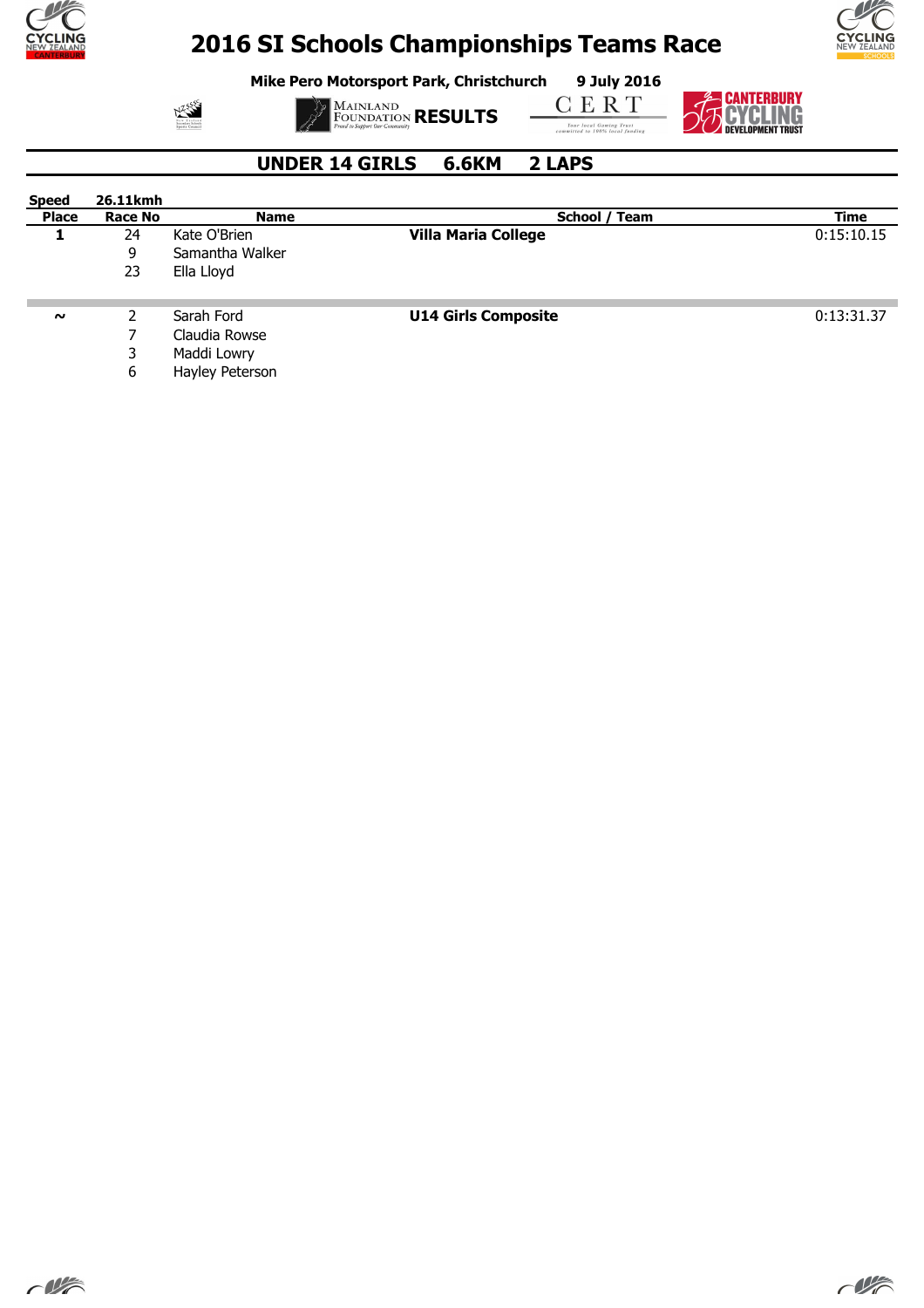

 $M$ <sup>555</sup>

# **2016 SI Schools Championships Teams Race**

**Mike Pero Motorsport Park, Christchurch 9 July 2016**



**MAINLAND**<br>FOUNDATION **RESULTS** 

CERT



#### **UNDER 14 BOYS 6.6KM 2 LAPS**

| <b>Speed</b> | 31.48kmh       |                       |                                      |             |
|--------------|----------------|-----------------------|--------------------------------------|-------------|
| <b>Place</b> | <b>Race No</b> | <b>Name</b>           | School / Team                        | <b>Time</b> |
| 1            | 18             | Ronan Sheering        | <b>James Hargest College</b>         | 0:12:34.85  |
|              | 31             | Morgan Borrie         |                                      |             |
|              | 64             | Isabella Roulston     |                                      |             |
|              | 12             | Cody Harvey           |                                      |             |
| $\mathbf{2}$ | 39             | Harvey Medlicott      | <b>Christchurch Boys High School</b> | 0:12:45.38  |
|              | 40             | Gaby Mohs             |                                      |             |
|              | 36             | Jack Keown            |                                      |             |
|              | 45             | Will Taylor           |                                      |             |
| 3            | 33             | <b>Ben Chittock</b>   | <b>Sumner School</b>                 | 0:13:03.28  |
|              | 20             | Katie Batt            |                                      |             |
|              | 15             | Pearce Mote           |                                      |             |
|              |                |                       |                                      |             |
| 4            | 32             | Lachlan Cartwright    | <b>Medbury School Red</b>            | 0:13:47.56  |
|              | 48             | Michiel van Heyningen |                                      |             |
|              | 13             | Sam Idiens            |                                      |             |
|              |                |                       |                                      |             |
| 5            | 14             | Charles Lord          | <b>Medbury School Black</b>          | 0:14:14.72  |
|              | 35             | Enzo Gordon           |                                      |             |
|              | 44             | <b>Tim Stewart</b>    |                                      |             |
|              |                |                       |                                      |             |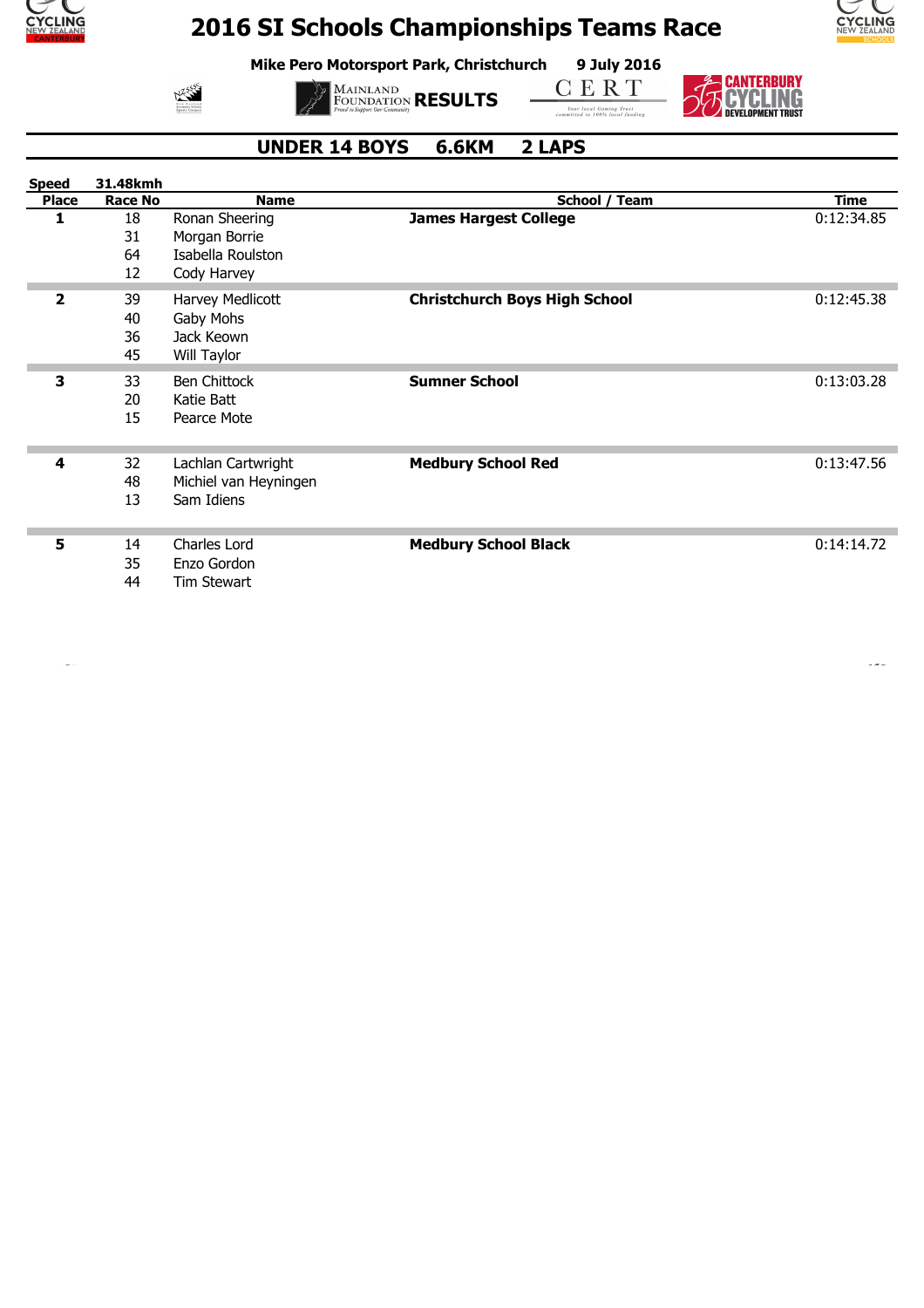

**Mike Pero Motorsport Park, Christchurch 9 July 2016**



**MAINLAND**<br>FOUNDATION **RESULTS** 

**CERT** 



**EXAMPLE SERVEY**<br>
THE CONTRESS OF SEVEL IN C

 $\overline{\phantom{a}}$ 

#### **UNDER 16 GIRLS 9.9KM 3 LAPS**

| <b>Speed</b> | 33.82kmh       |                        |                                         |             |
|--------------|----------------|------------------------|-----------------------------------------|-------------|
| <b>Place</b> | <b>Race No</b> | <b>Name</b>            | School / Team                           | <b>Time</b> |
| 1            | 60             | Olivia Kikstra         | <b>Christchurch Girls High School 2</b> | 0:17:33.68  |
|              | 65             | <b>Harriet Rowse</b>   |                                         |             |
|              | 102            | Brynlea Pain           |                                         |             |
|              | 68             | Caitlin Titheridge     |                                         |             |
| 2            | 104            | Lucy Sansom            | <b>Columba College</b>                  | 0:17:56.81  |
|              | 66             | Lily Smart             |                                         |             |
|              | 105            | Thirza Smith           |                                         |             |
|              | 26             | Mila Rollo             |                                         |             |
| з            | 215            | Danielle McLaughlin    | Rangi Ruru Girls School 2               | 0:17:57.10  |
|              | 101            | Ava Morrow             |                                         |             |
|              | 97             | Milly Dickie           |                                         |             |
|              | 216            | Holly Ffoures-Williams |                                         |             |
|              |                |                        |                                         |             |
| 4            | 28             | <b>Beth Watt</b>       | <b>Villa Maria College Blue</b>         | 0:19:26.00  |
|              | 67             | Bronwyn Smith          |                                         |             |
|              | 49             | <b>Charlotte Ball</b>  |                                         |             |
|              | 58             | <b>Brooke Harrison</b> |                                         |             |
| 5            | 107            | Jordy Taylor           | <b>Christchurch Girls High School 1</b> | 0:20:40.02  |
|              | 52             | Lucy Cochrane          |                                         |             |
|              | 50             | Meg Barnes             |                                         |             |
|              | 96             | Aleisha Bunting        |                                         |             |
|              |                |                        |                                         |             |
| 6            | 63             | Holly McCarron         | Rangi Ruru Girls School 1               | 0:21:26.06  |
|              | 61             | Harriet Lord           |                                         |             |
|              | 22             | Brooke Kingsbury       |                                         |             |
|              |                |                        |                                         |             |

 $\overline{\phantom{a}}$ 

 $\mathbf{A}$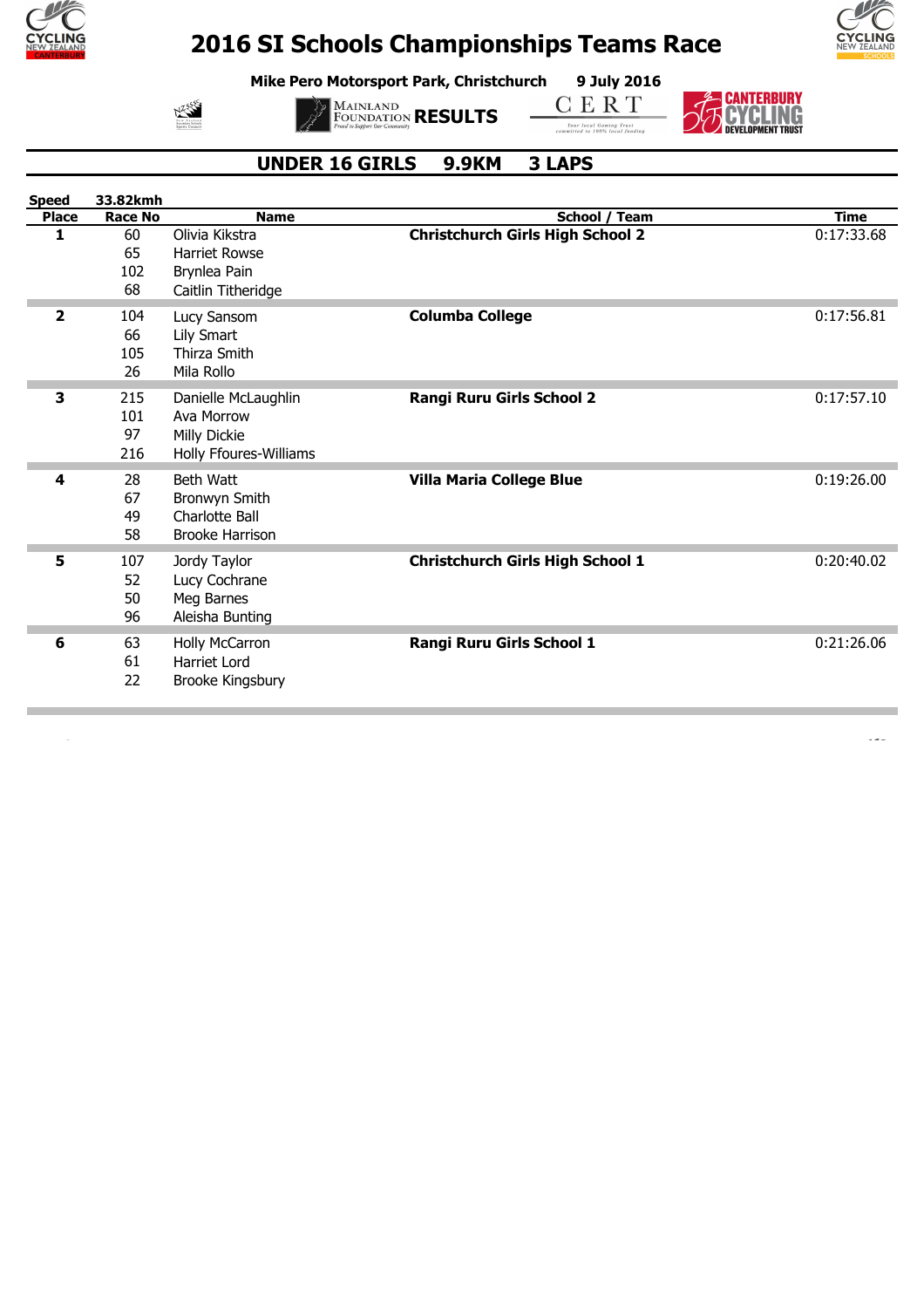

**Mike Pero Motorsport Park, Christchurch 9 July 2016**



**MAINLAND**<br>FOUNDATION **RESULTS** 

**CERT** 

**Four local Gaming Trust**<br>committed to 100% local funding



**E-CANTERBURY<br>TO CYCLING**<br>DEVELOPMENT TRUST

 $\overline{\phantom{a}}$ 

#### **UNDER 16 BOYS 9.9KM 3 LAPS**

| <b>Speed</b>        | 41.12kmh       |                           |                                        |             |
|---------------------|----------------|---------------------------|----------------------------------------|-------------|
| <b>Place</b>        | <b>Race No</b> | <b>Name</b>               | School / Team                          | <b>Time</b> |
| 1                   | 127            | Griffyn Spencer           | <b>Christchurch Boys High School 1</b> | 0:14:26.65  |
|                     | 72             | Navarh Brotherston        |                                        |             |
|                     | 87             | Laurence Pithie           |                                        |             |
|                     | 119            | Sam Medlicott             |                                        |             |
|                     |                |                           |                                        |             |
| 2                   | 130            | Max Zhang                 | <b>Christchurch Boys High School 2</b> | 0:15:59.36  |
|                     | 76             | Jack Fantham              |                                        |             |
|                     | 73             | Liam Bunting              |                                        |             |
|                     | 124            | Josh Rivett               |                                        |             |
|                     |                |                           |                                        |             |
| 3                   | 78             | Oscar Fossey              | <b>Lincoln High School</b>             | 0:17:44.00  |
|                     | 88             | Reece Rush                |                                        |             |
|                     | 89             | Hamish Sadler             |                                        |             |
|                     |                |                           |                                        |             |
| 4                   | 29             | Michael Audeau            |                                        | 0:17:45.08  |
|                     |                |                           | <b>Christ's College</b>                |             |
|                     | 77             | Sabastian Fergusson       |                                        |             |
|                     | 75             | Jack Drage                |                                        |             |
|                     |                |                           |                                        |             |
| 5                   | 86             | Oliver Persson            | <b>Christchurch Boys High School 3</b> | 0:19:29.61  |
|                     | 112            | Eric Chen                 |                                        |             |
|                     | 122            |                           |                                        |             |
|                     |                | Joshua Ocop-Coursey       |                                        |             |
|                     | 114            | Josh Edmonds              |                                        |             |
| 6                   | 91             | Jacob Webb                | <b>Christchurch Boys High School 4</b> | 0:19:44.66  |
|                     | 84             | Noah Olsen                |                                        |             |
|                     | 82             | Braedyn McKernan          |                                        |             |
|                     |                |                           |                                        |             |
|                     | 71             | <b>Blair Barnes-Paige</b> |                                        |             |
| 7                   | 110            | <b>Toby Buckner</b>       | <b>Riccarton High School</b>           | 0:19:57.32  |
|                     | 125            | William Semple            |                                        |             |
|                     | 129            | Caleb Weir                |                                        |             |
|                     | 109            | Luke Brennan              |                                        |             |
|                     |                |                           |                                        |             |
| $\sim$              | 85             | Matthew Ownsworth         | <b>Cashmere High School</b>            | <b>DNF</b>  |
|                     | 70             | Sam Anderson              |                                        |             |
|                     | 121            | Tim Muller                |                                        |             |
|                     | 115            | Logan Fann                |                                        |             |
|                     |                |                           |                                        |             |
|                     | 37             | Kaio Lart                 | <b>Composite 3</b>                     | 0:15:40.33  |
|                     | 74             | Oliver Davidson           |                                        |             |
|                     | 83             | Abe O'Donnell             |                                        |             |
|                     | 116            | Finn Fisher-Black         |                                        |             |
|                     |                |                           |                                        | 0:17:40.54  |
| $\boldsymbol{\sim}$ | 47             | Ethan Titheridge          | <b>Composite 2</b>                     |             |
|                     | 38             | Dylan Keech               |                                        |             |
|                     | 92             | Ezra Williams-Gillies     |                                        |             |
|                     | 93             | Jacob Wills               |                                        |             |
| $\sim$              | 137            | <b>Stacey Mitchell</b>    | <b>Composite 1</b>                     | 0:18:28.72  |
|                     |                |                           |                                        |             |
|                     | 27             | Jessica Spencer           |                                        |             |
|                     | 30             | Adam Bidwell              |                                        |             |
|                     | 185            | Marie Peart               |                                        |             |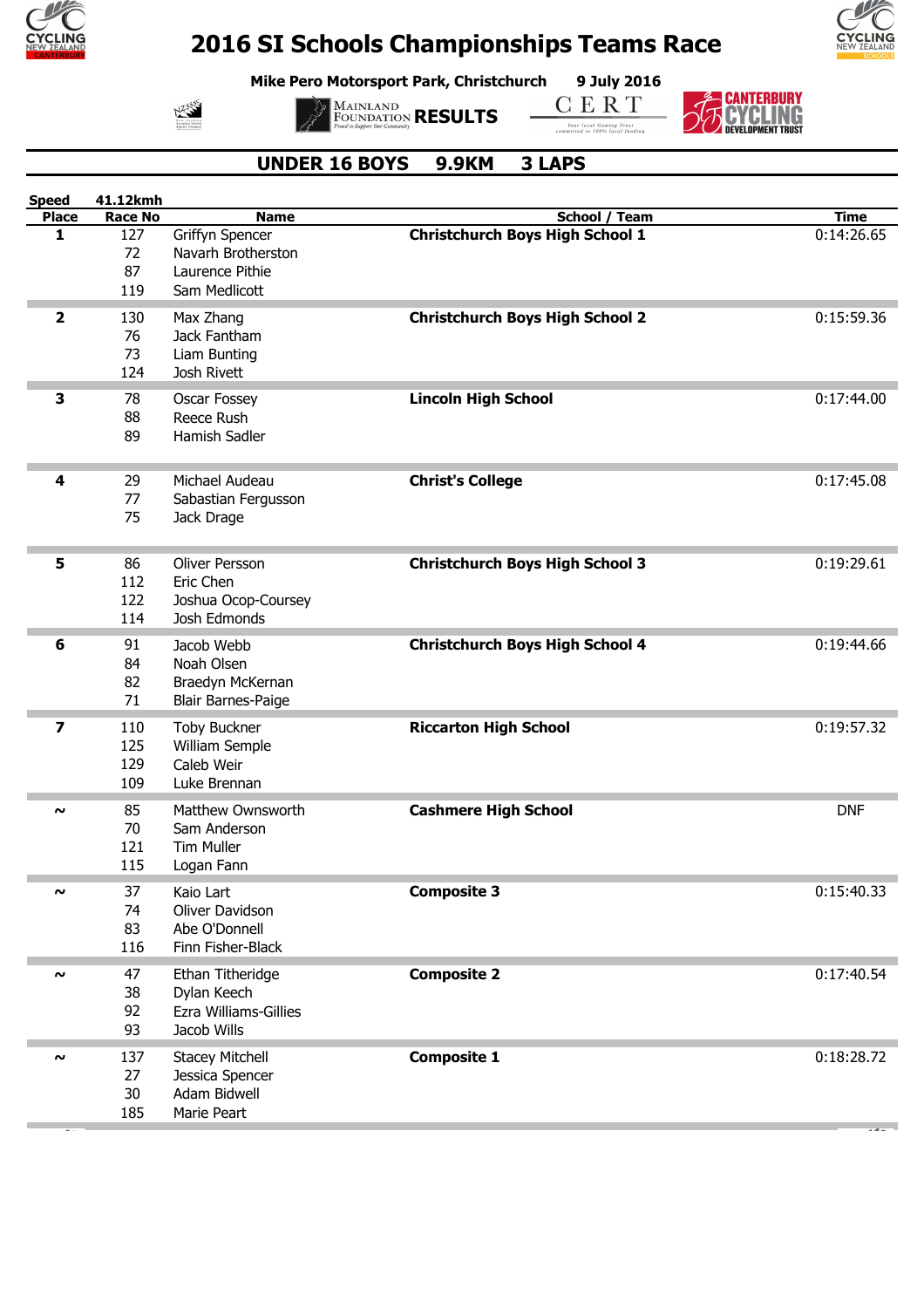

**Mike Pero Motorsport Park, Christchurch 9 July 2016**

水路



**CERT** 



 $\epsilon$ 



#### **OPEN GIRLS 13.2KM 4 LAPS**

| <b>Speed</b> | 36.80kmh                 |                                                                            |                                       |             |
|--------------|--------------------------|----------------------------------------------------------------------------|---------------------------------------|-------------|
| <b>Place</b> | <b>Race No</b>           | <b>Name</b>                                                                | School / Team                         | <b>Time</b> |
| 1            | 181<br>141<br>139<br>179 | Christine Lambley<br>Aleisha Scott<br>Amelia Persson<br>Kate Keenan        | <b>Christchurch Girls High School</b> | 0:21:31.30  |
| $\mathbf{2}$ | 188<br>135<br>140<br>186 | Emma Smith<br><b>Britney Greene</b><br>Ella Pope<br>Olivia Reiber          | Villa Maria College Blue              | 0:21:34.44  |
| 3            | 178<br>183<br>101<br>184 | Chloe Jenkins<br>SarahMcLeod<br>Ava Morrow<br>Jaimee Miller                | <b>Rangi Ruru Girls School</b>        | 0:21:57.74  |
| 4            | 134<br>69<br>132<br>106  | Ashlee Friery<br>Jasmine Whiting<br><b>Madeline Davidson</b><br>Jess Smith | <b>Villa Maria College White</b>      | 0:26:36.49  |
| $\sim$       | 54<br>98<br>136<br>138   | Erin Downie<br>Sami Donnelly<br>Annamarie Lipp<br>Jessica Ownsworth        | <b>Composite 1</b>                    | 0:22:32.53  |
| $\sim$       | 100<br>177<br>176<br>174 | Suzie Leech<br>Celia Horn<br>Meg Hewitt<br><b>Mollie Carruthers</b>        | <b>Composite 2</b>                    | 0:27:02.46  |